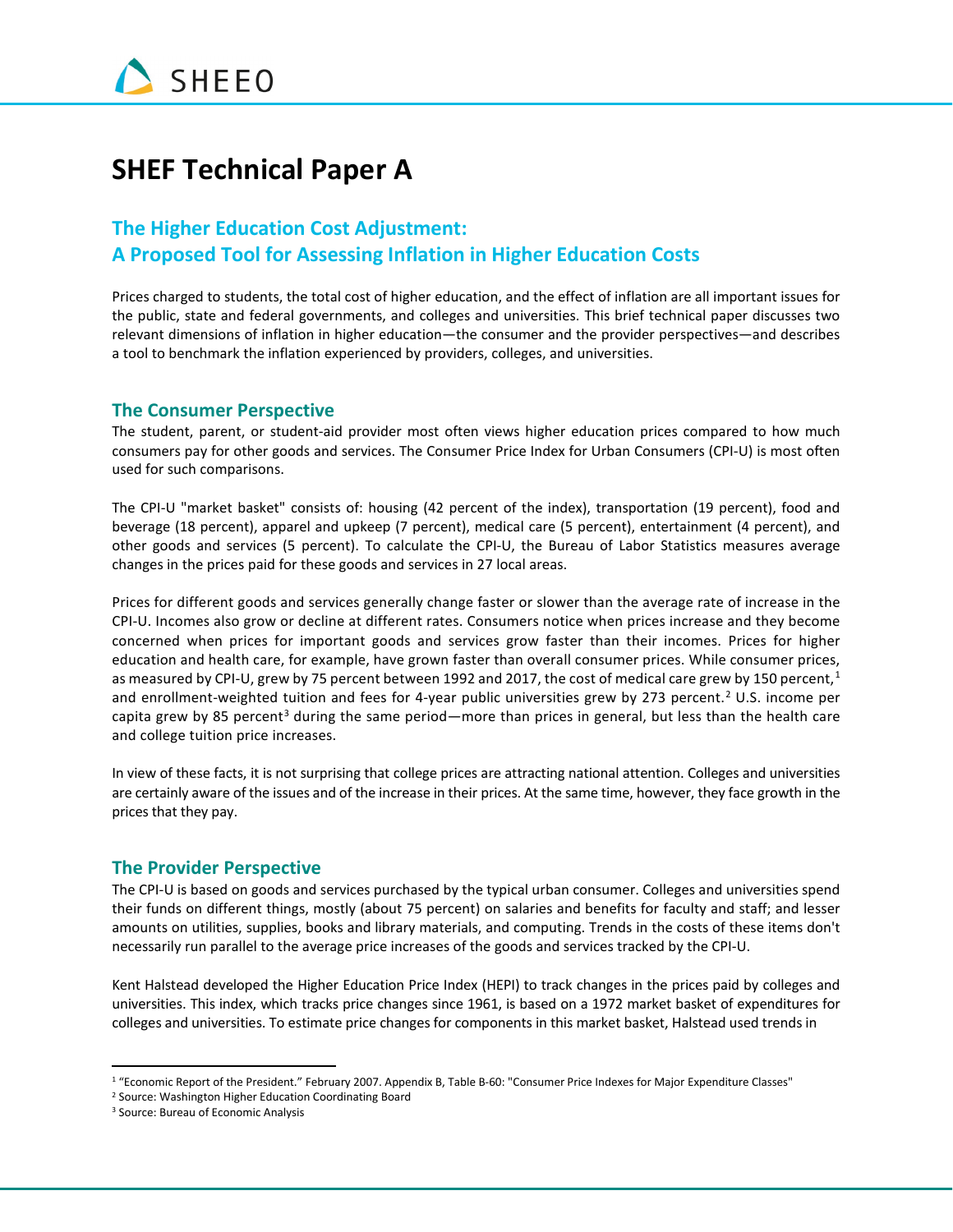

l

faculty salaries collected by the American Association of University Professors (AAUP), and a number of price indices generated by federal agencies.

Dr. Halstead last updated the HEPI in 2001, using regression analysis to estimate price increases for more recent years. Since 2005, Commonfund Institute has maintained the HEPI project, continuing to provide yearly updates to the data based on a regression analysis.

The HEPI has made an important contribution to our understanding of the cost increases borne by colleges and universities. Over the past years, the State Higher Education Executive Officers Association (SHEEO) and chief fiscal officers of higher education agencies discussed the feasibility and desirability of a fresh analysis of higher education cost inflation, and reached the following conclusions:

- ♦ While the HEPI has been useful, it has not been universally accepted because it is a privately developed analysis, and one of its main components, average faculty salaries, has been criticized as self-referential.
- ♦ The HEPI has not diverged dramatically from other inflation indices over short time periods. Hence, many policymakers reference indices such as the CPI-U in annual budget deliberations, especially in budgeting for projected price increases.
- ♦ It would be costly to update, refine, and maintain the HEPI in such a way that would meet professional standards for price indexing. The most labor-intensive work would be in refreshing the data in the higher education market basket.

For these reasons, SHEEO decided not to develop a successor to the HEPI. But, over an extended period of time, differences between the market basket of higher education cost increases and the CPI market basket cost increases are material. The most fundamental problem is that the largest expenditure for higher education is salaries for educated people.

SHEEO developed the Higher Education Cost Adjustment (HECA) as an alternative to the CPI-U and the HEPI for estimating inflation in the costs paid by colleges and universities. HECA is constructed from two federally developed and maintained price indices—the Employment Cost Index (ECI) and the Gross Domestic Product Implicit Price Deflator (GDP IPD). The ECI reflects employer compensation costs including wages, salaries, and benefits.[4](#page-1-0) The GDP IPD reflects general price inflation in the U.S. economy. [5](#page-1-1) The HECA has the following advantages:

- **1.** It is constructed from measures of inflation in the broader U.S. economy;
- **2.** It is simple, straightforward to calculate, and transparent; and
- **3.** The underlying indices are developed and routinely updated by the Bureaus of Labor Statistics and Economic Analysis.

Because the best available data suggest that faculty and staff salaries account for roughly 75 percent of college and university expenditures, the HECA is based on a market basket with two components—personnel costs (75 percent of the index) and non-personnel costs (25 percent). SHEEO constructed the HECA based on the growth of the ECI (for 75 percent of costs) and the growth of the GDP IPD (for 25 percent of costs).

*Table 1* displays the three indices—the CPI-U, HEPI, and HECA—for the years 1980 to 2017.

<span id="page-1-0"></span><sup>4</sup> The Employment Cost Index (ECI) for White Collar Workers (excluding sales occupations), which has traditionally been used in SHEF, was discontinued in March 2006. The ECI for management, professional, and related occupations (not seasonally adjusted) is the closest to the discontinued index and is now used in SHEF. This index is available back to 2001, and historical SHEF data have been adjusted to represent this new series.

<span id="page-1-1"></span><sup>&</sup>lt;sup>5</sup> Gross Domestic Product (GDP) is the total market value of all final goods and services produced in the country in a given year. It is equal to total consumer, investment, and government spending, plus the value of exports, minus the value of imports. The GDP Implicit Price Deflator is current dollar GDP divided by constant dollar GDP. This ratio is used to account for the effects of inflation by reflecting the change in the prices of the bundle of goods that make up the GDP as well as changes to the bundle itself.